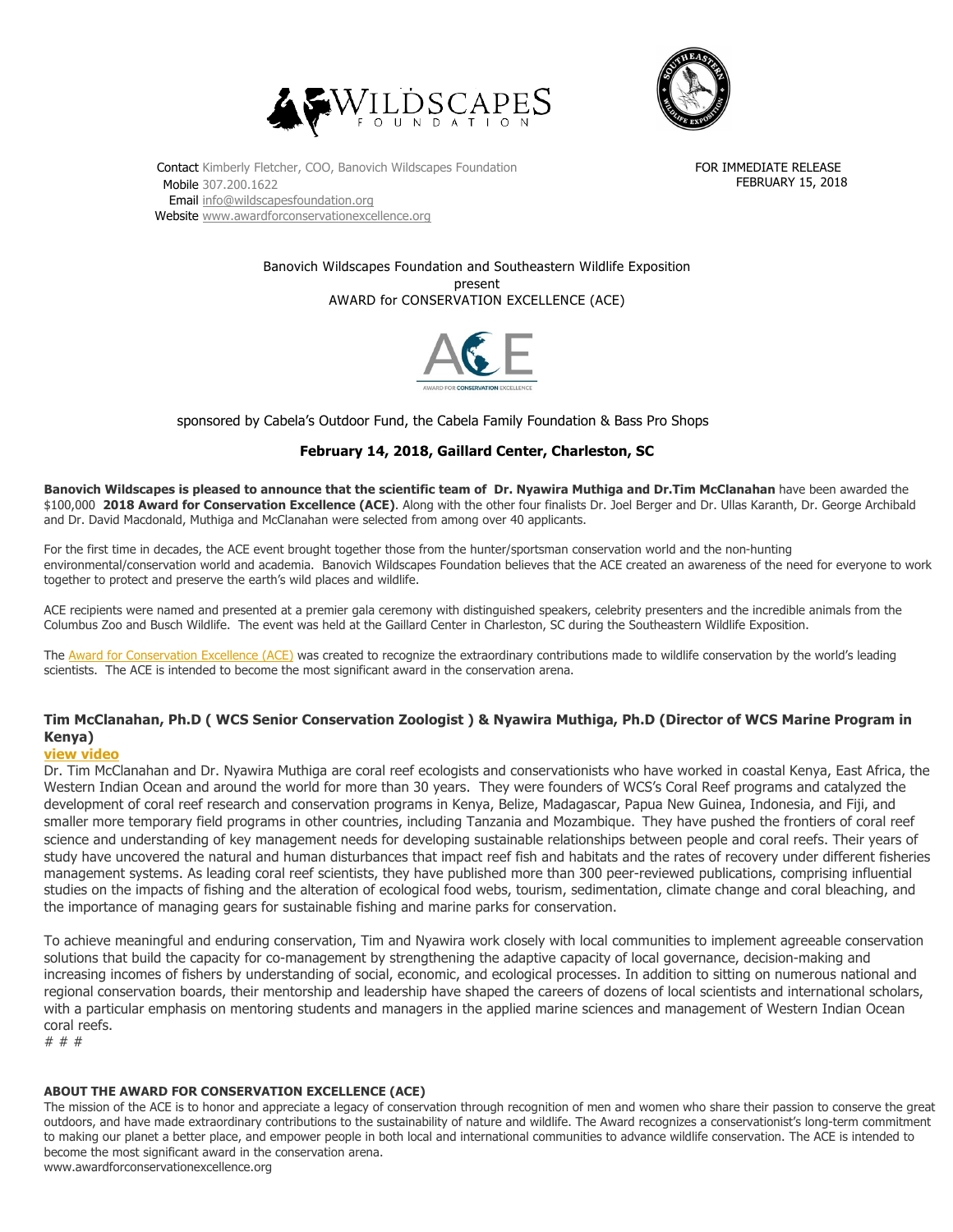### **ABOUT BANOVICH WILDSCAPES FOUNDATION:**

The Banovich Wildscapes Foundation is a nonprofit (501c3) organization fostering cooperative efforts to conserve the earth's wildlife and wild places benefiting the wildlife and the people that live there. BWF supports a total of twelve projects in seven countries. A portion of the sale of Banovich limited edition giclée canvases and Wild Accents benefit the foundation. Founded in 2007 by John Banovich, BWF is the culmination of tireless conservation efforts over the past two decades. Through his career as an artist, Banovich has inspired a deeper understanding of the world and its wildlife, encouraging successful conservation efforts and awareness of endangered species and their habitats. Traveling across the world seeking inspiration for his work, Banovich has utilized these opportunities to research wildlife and to learn about associated conservation challenges at the local, regional, and national levels. Through his career, artwork and his publishing company, Banovich Art, Banovich has developed effective ways to help implement and support conservation programs and is utilizing his imagery to promote a message of wildlife preservation and to initiate real change - BWF is making a difference. www.banovichwildscapesfoundation.org

### **NOMINEES**

**George Archibald, PhD. (United States)** Co-Founder & Senior Conservationist, International Crane Foundation VIDEO: https://vimeo.com/260254231 **Joel Berger, PhD (United States)** Senior Scientist, Wildlife Conservation Society (WCS) Barbara Cox Anthony University Chair in Wildlife Conservation VIDEO: https://youtu.be/perZm36TR8s **K. Ullas Karanth,Ph.D,F.A.Sc. (India)** Director for Science-Asia for the Wildlife Conservation Society (WCS) VIDEO: https://vimeo.com/258324766 David Macdonald, PhD (United Kingdom) Founder & Director of WildCRU, Zoology, University of Oxford, The Recanati-Kaplan Centre VIDEO: https://youtu.be/Td4nbvC7l94 **Timothy McClanahan, PhD & Nyawira Muthiga, PhD (Kenya)** Founders, Wildlife Conservation Society's (WCS) Coral Reef program VIDEO: https://vimeo.com/256180621

### **SPEAKERS**

#### **SECRETARY RYAN K. ZINKE**

UNITED STATES DEPARTMENT OF THE INTERIOR KEYNOTE SPEAKER **ROB KECK** DIRECTOR OF CONSERVATION, BASS PRO SPEAKER

#### **SHANE MAHONEY**

CONSERVATIONIST, WILDLIFE BIOLOGIST & CEO, CONSERVATION VISIONS, INC.

# SPEAKER

**JOHN ROBINSON**

EXECUTIVE VICE PRESIDENT, CONSERVATION & SCIENCE, & CHIEF CONSERVATIONIST OFFICER, WILDLIFE CONSERVATION SOCIETY (WCS) SPEAKER

#### **PRESENTERS**

#### **CHARLES MOSS DUKE, JR.**

ASTRONAUT, APOLLO 16 & BRIGADIER GENERAL USAF (RET) PRESENTER **JEFF FOXWORTHY** ENTERTAINER **JACK HANNA** DIRECTOR EMERITUS, COLUMBUS ZOO AND AQUARIUM **PRESENTER RICKY SCHRODER** ENTERTAINER PRESENTER

#### **JUDGES**

**Mary Cabela** Co-Founder, Cabelas **Frank Lance Craighead, PhD** Executive Director, Craighead Institute **Julian Fennessy, PhD** Director & Co-Founder, Giraffe Conservation Foundation **Mike Finley** Philanthropic Advisor to the Chairman, President Emeritus-Turner Foundation **Harry Greene, PhD.** Professor Emeritus; Stephen H. Weiss Presidential Fellow; Faculty Curator of Herpetology, Cornell University Museum of Vertebrates **Jack Hanna** Director Emeritus of the Columbus Zoo and Aquarium, Conservationist **Maruice Hornocker, PhD** Hornocker Wildlife Institute, Director **Luke Hunter, PhD** President and Chief Conservation Officer, Panthera **Deborah Jensen, PhD.**